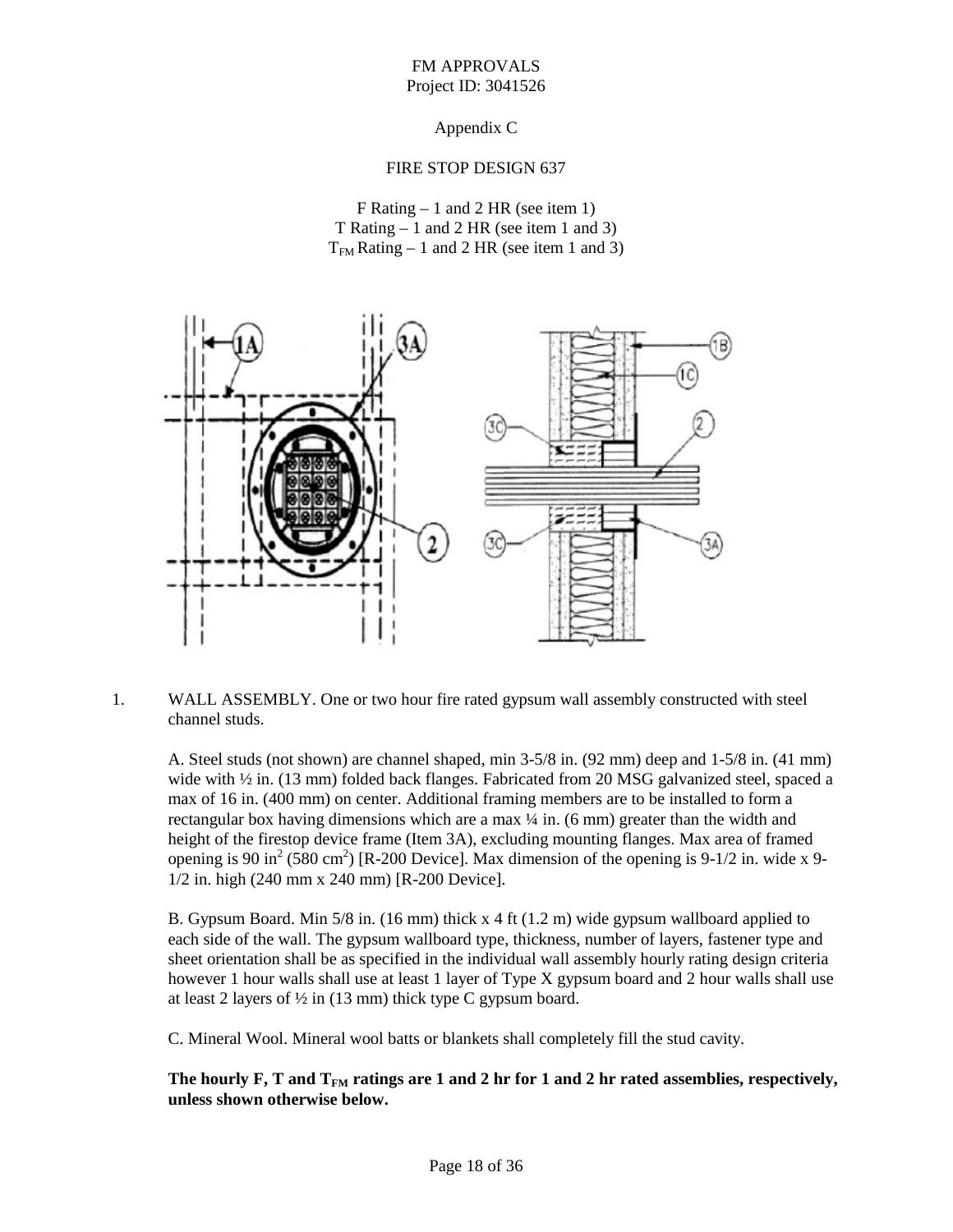## FM APPROVALS Project ID: 3041526

2. CABLES. Aggregate cross-sectional area of the cables in each device shall be from 0 to 100% fill. Cables shall be rigidly supported on both sides of the wall assembly. Any combination of the following cables can be used.

> Max 3/C No. 14 AWG MC type copper conductor power cable with XLP insulation and PVC jacket material.

Max 2/C No. 14 AWG metal clad or Tech 90 type copper conductor power cable with XLP insulation and PVC jacket material.

Max 4/C No. 8 AWG copper conductor power cable with cross linked polyolefin insulation and neoprene jacket materials. **The hourly T ratings are 0 and 1 hr for 1 and 2 hr rated assemblies, respectively.**

Max 19/C No. 14 AWG TC or TC-ER type copper conductor control power cable with ethylene propylene rubber (EPR) insulation and chlorinated polyethylene (CPE) jacket materials. **The hourly T ratings are ½ and 1-1/2 hr for 1 and 2 hr rated assemblies, respectively.**

3. FIRESTOP SYSTEM. The firestop system shall consist of the following:

A. Firestop Devices – Circular firestop device for use in preformed openings. The firestop device shall be inserted into the framed opening and friction fit on one side of the wall assembly. Each device consists of a single/multi-diameter elastomeric sealing module and a steel compression plate. The square openings of each device frame shall be filled with a single elastomeric sealing module with a max of one (1) cable per sealing module. The steel flange of each firestop device shall be secured to the steel stud framing of the wall assembly through the gypsum wallboard layer by means of No. 8 x 3 in. (75 mm) long self-drilling, self-tapping steel screws through the predrilled holes in the device frame mounting flange The sheets of the multi-diameter sealing module halves are removed one by one until a max gap of 0.04 in. (1 mm) is formed between the two modules halves. After installation of the modules into the device, the bolts of the compression unit are tightened to form an effective seal around the cables. The device shall be installed in accordance with the manufacturer's written installation instructions.

# **Roxtec International AB, Rombvagen 2 – Verke Industriale Karistrona, Sweden SE-37123**

#### Frames

Types R-70; R-75; R-100; R-125; R-127; R-150 and R-200 and their corresponding flanges SLFR70; SLFR75; SLFR100; SLFR125; SLFR127; SLFR150 and SLFR200.

Types R-70 EMC; R-75 EMC; R-100 EMC; R-125 EMC; R-127 EMC; R-150 EMC and R-200 EMC and their corresponding flanges SLFR70; SLFR75; SLFR100; SLFR125; SLFR127; SLFR150 and SLFR200.

Sealing Modules

RM, RM ES, RM PE, RM ES B or RM PE B Sealing Modules \*When RM ES B or RM PE B sealing modules are used, the T and  $T_{FM}$  ratings are 0 Hr.